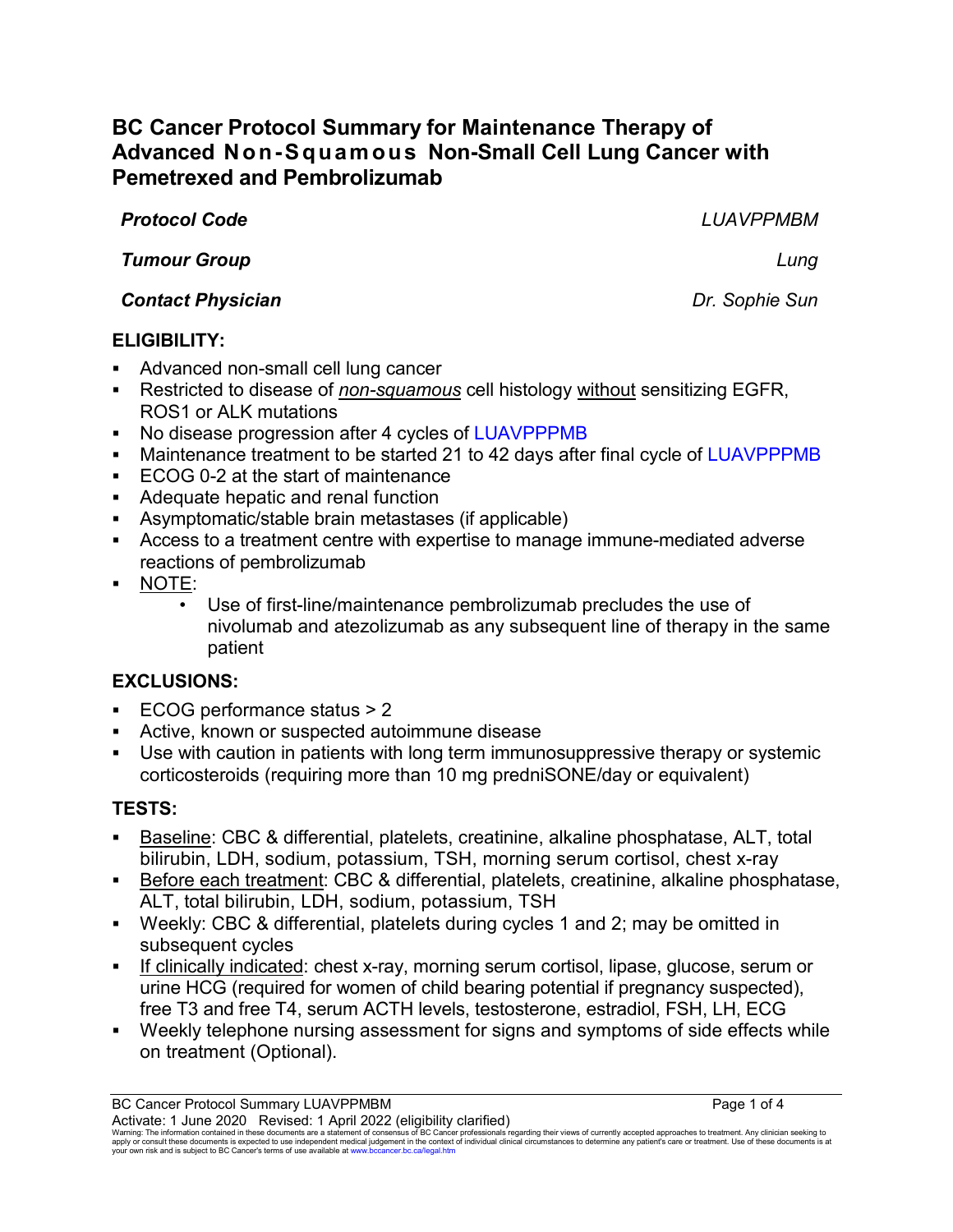#### **PREMEDICATIONS:**

- **Vitamin supplementation mandatory** starting at least 7 days prior to the first cycle, and to continue while on treatment, until 21 days after last pemetrexed dose:
	- folic acid 0.4 mg PO daily
	- vitamin B12 1000 mcg IM every 9 weeks
- **Prophylaxis for skin rash**: dexamethasone 4 mg PO BID for 3 days beginning the day before pemetrexed. (May proceed with treatment even if patient has not taken the pre-treatment dexamethasone doses. Instruct patient to begin immediately)
- Antiemetic protocol for low emetogenic chemotherapy (see SCNAUSEA)
- **If prior infusion reactions to pembrolizumab**: diphenhydrAMINE 50 mg PO, acetaminophen 325 to 975 mg PO, and hydrocortisone 25 mg IV 30 minutes prior to treatment

| Drug          | <b>Dose</b>                 | <b>BC Cancer Administration</b><br><b>Guideline</b>                                                              |
|---------------|-----------------------------|------------------------------------------------------------------------------------------------------------------|
| pembrolizumab | 2 mg/kg<br>(maximum 200 mg) | IV in 50 mL NS over 30 minutes<br>Using a 0.2 micron in-line filter<br>Keep final concentration to 1 to 10 mg/mL |
| pemetrexed    | 500 mg/m <sup>2</sup>       | IV in 100 mL NS over 10 minutes                                                                                  |

#### **TREATMENT:**

- **Repeat every 3 weeks until disease progression, unacceptable toxicity or a maximum of 2 years of treatment (including doses given as LUAVPPPMB)**
- **If intolerant to maintenance pemetrexed, may continue maintenance therapy with single-agent pembrolizumab. See LUAVPMBM or LUAVPMBM6.**

### **DOSE MODIFICATIONS:**

No specific dose modifications for pembrolizumab. Toxicity managed by treatment delay and other measures (see [SCIMMUNE](http://www.bccancer.bc.ca/chemotherapy-protocols-site/Documents/Supportive%20Care/SCIMMUNE_Protocol.pdf) protocol for management of immune-mediated adverse reactions to checkpoint inhibitors immunotherapy, [http://www.bccancer.bc.ca/chemotherapy-protocols](http://www.bccancer.bc.ca/chemotherapy-protocols-site/Documents/Supportive%20Care/SCIMMUNE_Protocol.pdf)[site/Documents/Supportive%20Care/SCIMMUNE\\_Protocol.pdf\)](http://www.bccancer.bc.ca/chemotherapy-protocols-site/Documents/Supportive%20Care/SCIMMUNE_Protocol.pdf).

BC Cancer Protocol Summary LUAVPPMBM **Page 2 of 4** Page 2 of 4 Activate: 1 June 2020 Revised: 1 April 2022 (eligibility clarified)

Warning: The information contained in these documents are a statement of consensus of BC Cancer professionals regarding their views of currently accepted approaches to treatment. Any clinician seeking to<br>apply or consult t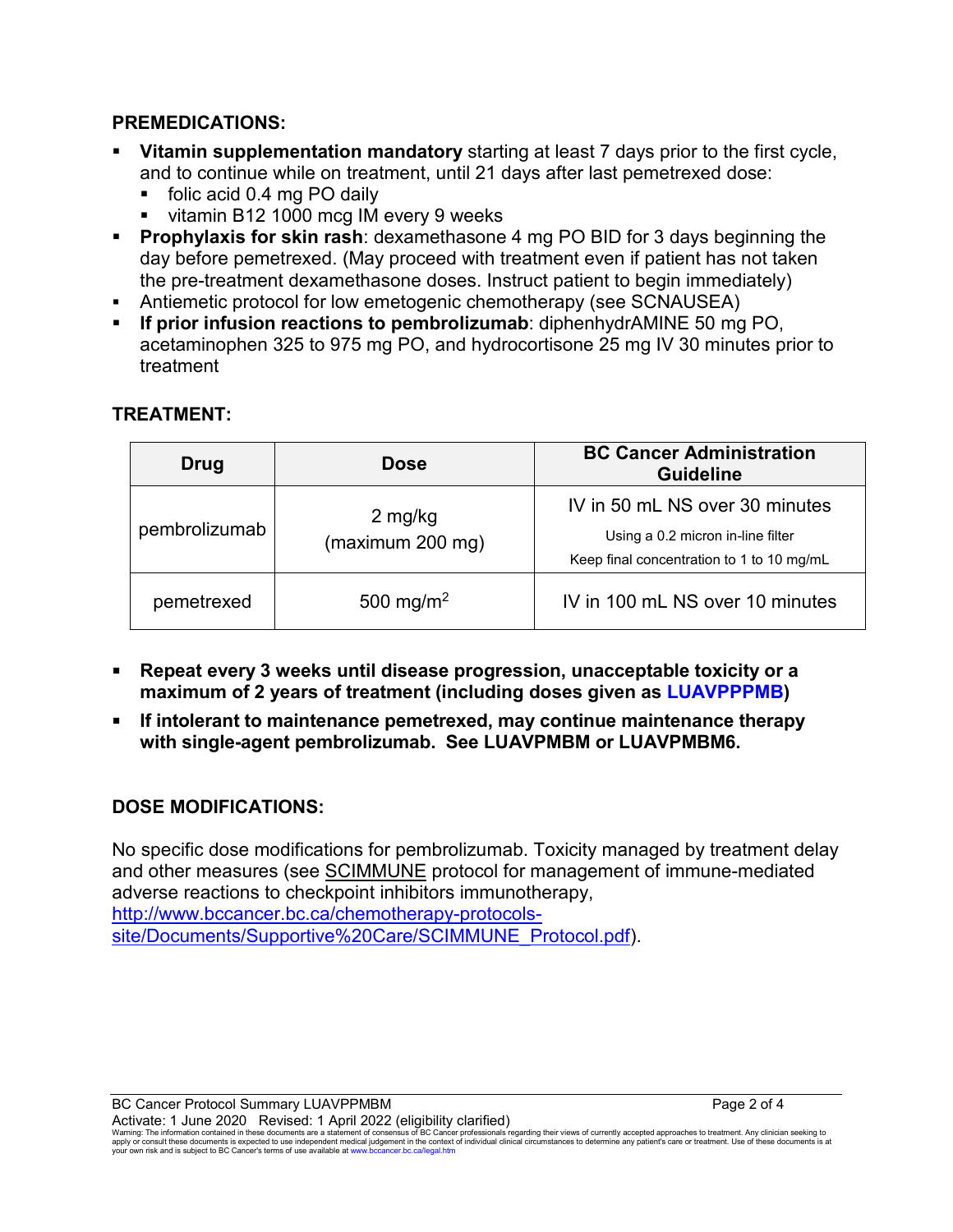#### **For pemetrexed:**

### 1. **HEMATOLOGY**

#### *Based on day 1 counts***:**

| ANC $(x 109/L)$              |     | Platelets (x $10^9$ /L)      | <b>Pemetrexed</b><br><b>Dose</b> |
|------------------------------|-----|------------------------------|----------------------------------|
| greater than or equal to 1.5 | and | greater than or equal to 100 | $100\%$                          |
| less than 1.5                | or  | less than 100                | <b>Delay</b>                     |

#### *Based on nadir counts***:**

| ANC $(x 10^9/L)$             |     | Platelets (x 10 <sup>9</sup> /L) | <b>Pemetrexed</b><br><b>Dose</b> |
|------------------------------|-----|----------------------------------|----------------------------------|
| greater than or equal to 0.5 | and | greater than or equal to 50      | 100%                             |
| less than 0.5                | and | greater than or equal to 50      | 75%                              |
| and<br>any                   |     | less than 50                     | 50%                              |

#### 2. **RENAL DYSFUNCTION**

| <b>Calculated Cr Clearance (mL/min)</b> | <b>Pemetrexed Dose</b> |  |
|-----------------------------------------|------------------------|--|
| greater than or equal to 45             | $100\%$                |  |
| less than 45                            | Delay                  |  |

### 3. **MUCOSITIS**

*For next cycle:*

| <b>Mucositis Grade</b>                           | <b>Pemetrexed dose</b> |  |  |  |
|--------------------------------------------------|------------------------|--|--|--|
| $0 - 2$                                          | 100%                   |  |  |  |
| $3 - 4$                                          | 50% previous dose*     |  |  |  |
| *Discontinue treatment after two dose reductions |                        |  |  |  |

BC Cancer Protocol Summary LUAVPPMBM Page 3 of 4

Activate: 1 June 2020 Revised: 1 April 2022 (eligibility clarified)<br>Warning: The information contained in these documents are a statement of consensus of BC Cancer professionals regarding their views of currently accepted